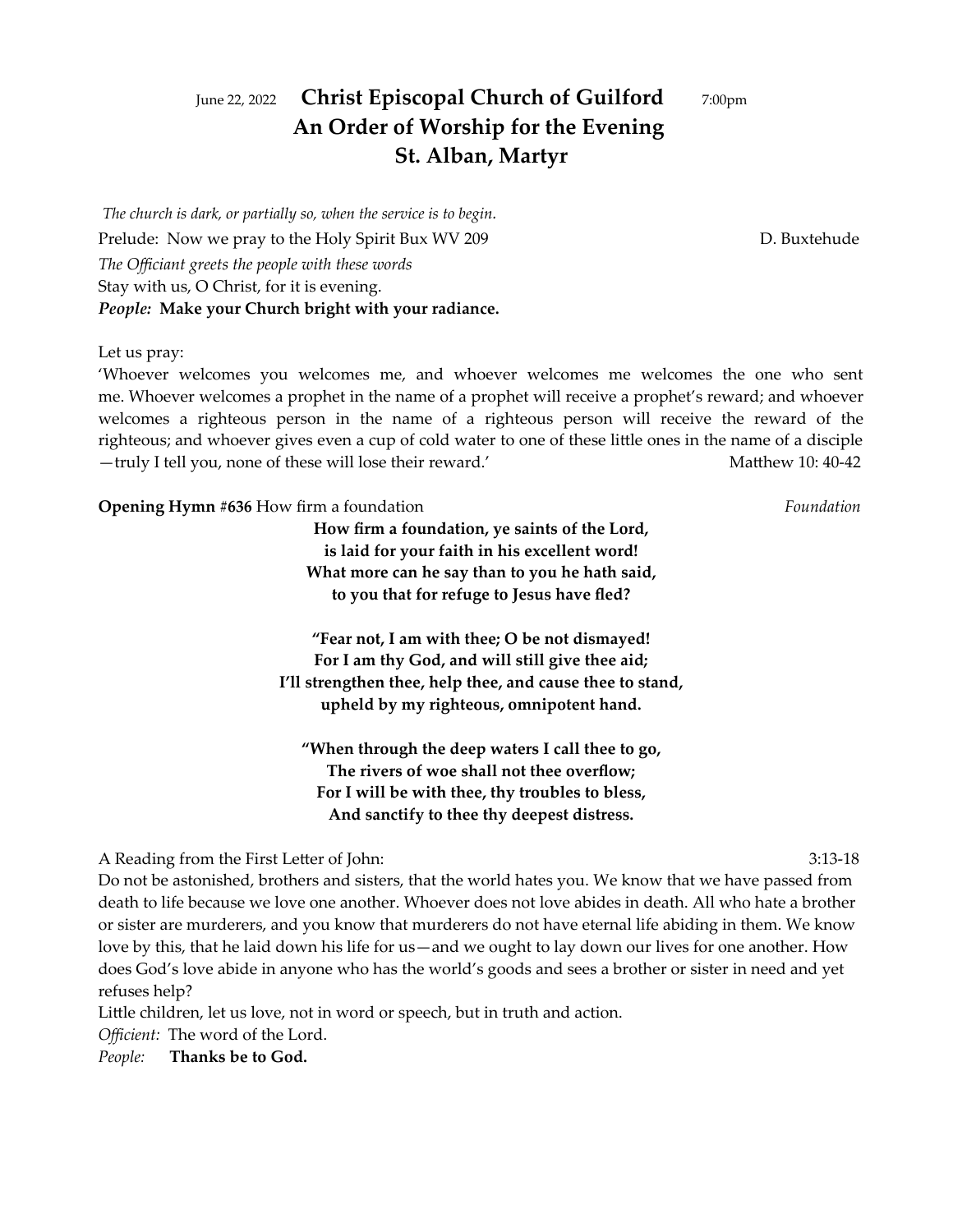Psalm 34:1-8 *Benedicam Dominum BCP,* p. 647 1 I will bless the LORD at all times; \* his praise shall ever be in my mouth. 2 I will glory in the LORD; \* let the humble hear and rejoice. 3 Proclaim with me the greatness of the LORD; \* let us exalt his Name together. 4 I sought the LORD, and he answered me \* and delivered me out of all my terror. 5 Look upon him and be radiant, \* and let not your faces be ashamed. 6 I called in my affliction and the LORD heard me \* and saved me from all my troubles. 7 The angel of the LORD encompasses those who fear him, \* and he will deliver them. 8 Taste and see that the LORD is good; \* happy are they who trust in him!

V. Praise to the holy and undivided Trinity, One God;

**R. As it was in the beginning, is now, and will be for ever***. Amen.*

## **Litany – Your Will Be Done** \*

Let us pray to the Father, asking for grace to drink the cup which God offers us.

*Silence*

With Christ our Brother we hear the call. With him we answer: *Father, your will be done.*

You have not chosen me, but I have chosen you, and have appointed you that you should go and bear fruit, and that your fruit should remain. *Father, your will be done in us!* 

Father; your will be done in us! Make us strong with the faith of Abraham and Sarah. *Father, your will be done in us!* 

Make us bold with the courage of Moses, the leader of your people. *Father, your will be done in us!* 

Enlighten us with the wisdom of Samuel, ruler and judge over Israel. *Father, your will be done in us!*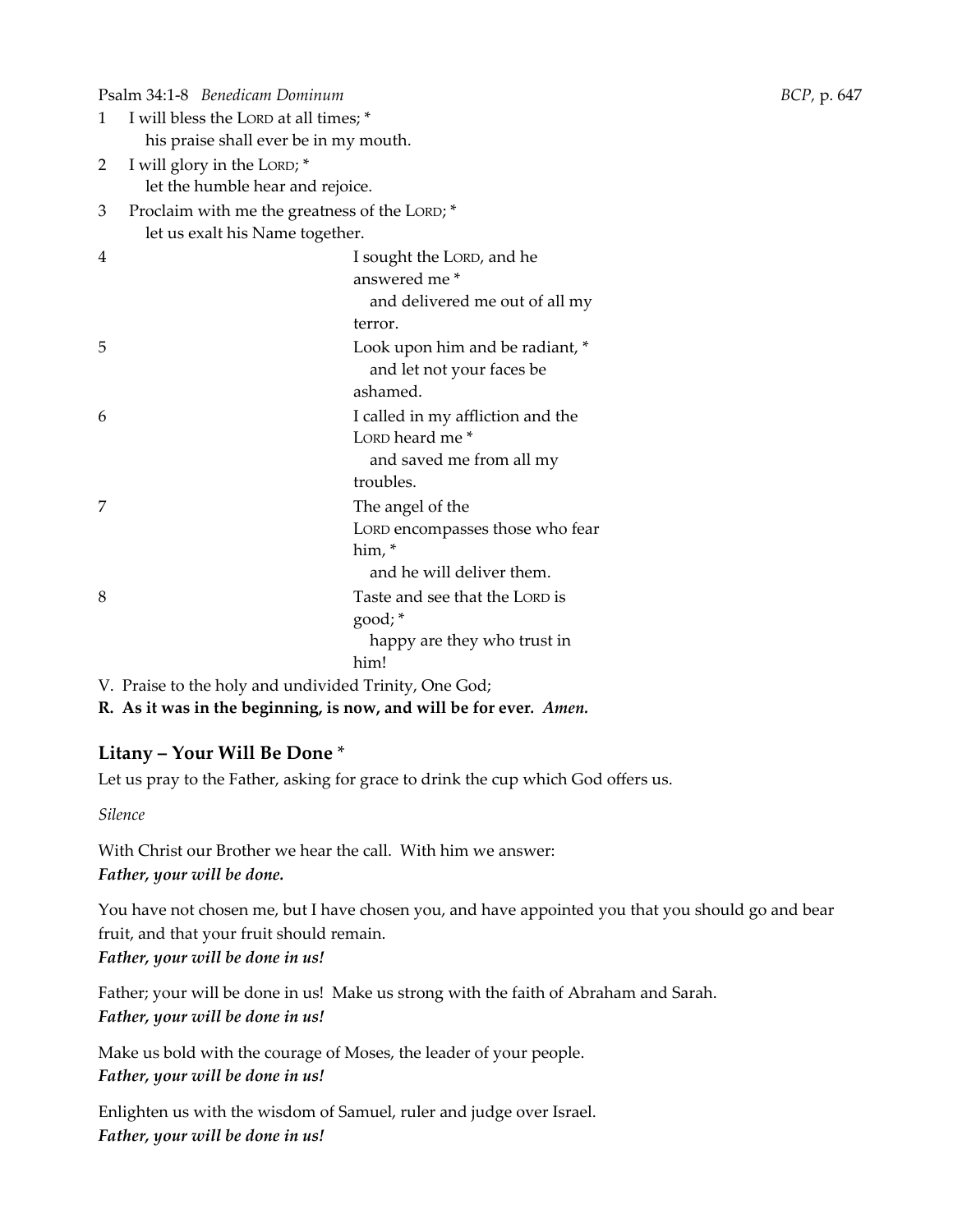Give us the spirit of discernment and decision that we may work in your service with the authority of the great king David. *Father, your will be done in us!* 

Make us alive, as you did Isaiah the prophet, with a sense of your holy presence. *Father, your will be done in us!* 

Shape us, even as you made the Virgin Mary a perfect instrument in your hands. *Father, your will be done in us!* 

Give us, as you gave to John the Baptist, a passion for preparing your Way through our present wilderness.

*Father, your will be done in us!* 

Make us great-hearted, that like Paul we may embrace all whom you make one body in Christ Jesus. *Father, your will be done in us!* 

Call us, even as you called Alban, to faithfully witness to your sacrificial life and resurrection. *Father, your will be done in us!* 

Let us pray, giving thanks to the Lord for having chosen us for our own individual roles and vocations: May we respond fully to the great gift of your call to us, and by your grace restore all people, all things, and ourselves to you; through Christ our Lord. *Amen.*

Collect for St. Alban

**Almighty God, by whose grace and power your holy martyr Alban triumphed over suffering and was faithful even unto death: Grant us, who now remember him in thanksgiving, to be so faithful in our witness to you in this world that we may receive with him the crown of life; through Jesus Christ our Lord, who lives and reigns with you and the Holy Spirit, one God, for ever and ever.** *Amen.*

*Intercessions, petitions and thanksgivings may be offered at this time*

*The Officiant and People say together* 

**Our Father in heaven, hallowed be your Name, your kingdom come, your will be done, on earth as in heaven. Give us today our daily bread. Forgive us our sins, as we forgive those who sin against us. Save us in the time of trial and deliver us from evil. For the kingdom, the power, and the glory are yours, now and forever.** *Amen.*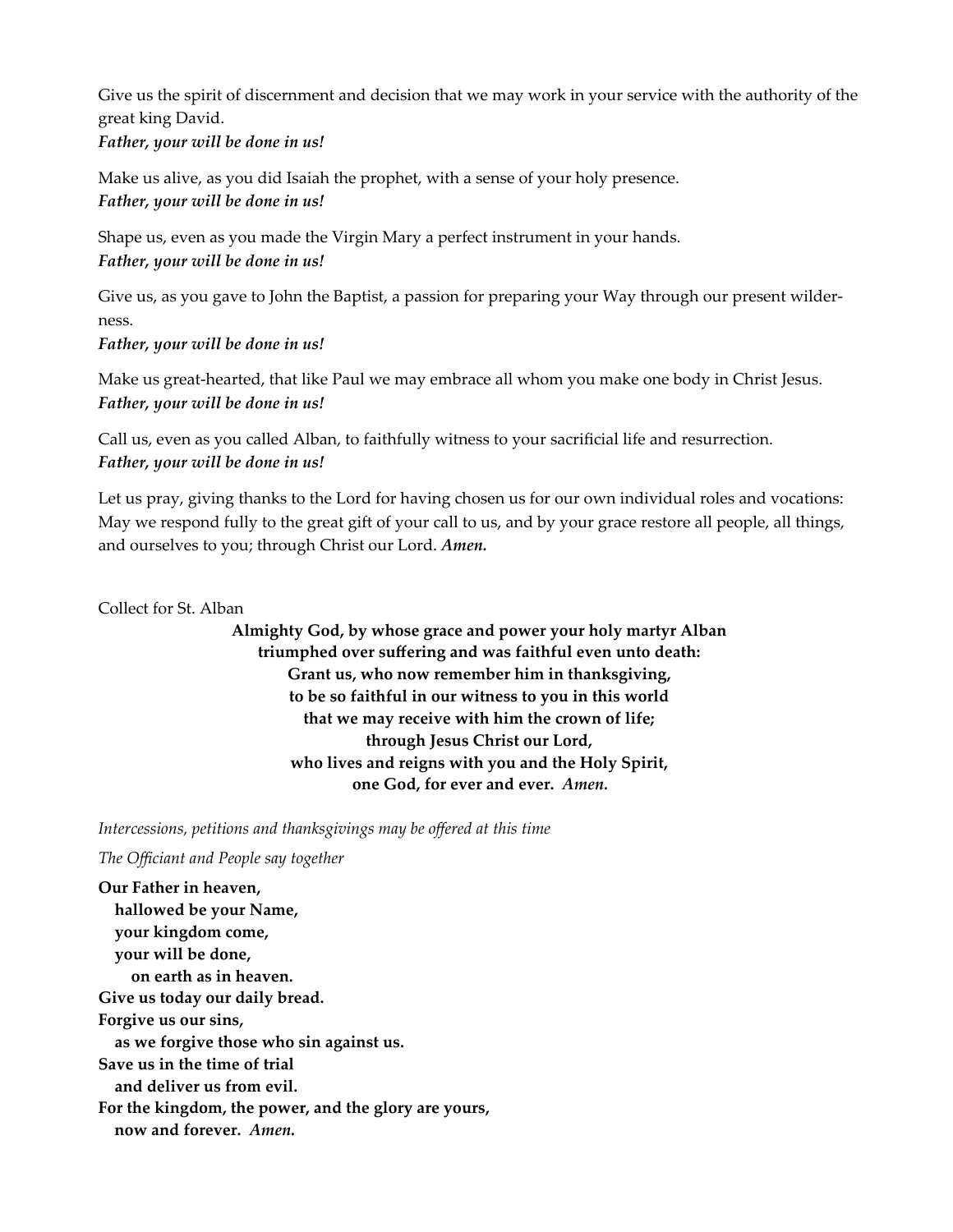#### A Prayer For our Country *BCP,* p. 820

Almighty God, who hast given us this good land for our heritage: We humbly beseech thee that we may always prove ourselves a people mindful of thy favor and glad to do thy will. Bless our land with honorable industry, sound learning, and pure manners. Save us from violence, discord, and confusion; from pride and arrogance, and from every evil way. Defend our liberties, and fashion into one united people the multitudes brought hither out of many kindreds and tongues. Endue with the spirit of wisdom those to whom in thy Name we entrust the authority of government, that there may be justice and peace at home, and that, through obedience to thy law, we may show forth thy praise among the nations of the earth. In the time of prosperity, fill our hearts with thankfulness, and in the day of trouble, suffer not our trust in thee to fail; all which we ask through Jesus Christ our Lord. *Amen.*

*The Officiant concludes with the following* 

Let us pray.

Blessed are you, O Lord, the God of our fathers, creator of the changes of day and night, giving rest to the weary, renewing the strength of those who are spent, bestowing upon us occasions of song in the evening. As you have protected us in the day that is past, so be with us in the coming night; keep us from every sin, every evil, and every fear; for you are our light and salvation, and the strength of our life. To you be glory for endless ages. *Amen.*

**Closing Hymn #382** King of glory, King of peace *General Seminary* **King of glory, King of peace, I will love thee; and that love may never cease, I will move thee. Thou hast granted my request, thou hast heard me; thou didst note my working breast, thou hast spared me. Where-fore with my utmost art, I will sing thee; and the cream of all my heart, I will bring thee. Though my sins against me cried, thou didst clear me; and alone, when they replied, thou didst hear me. Seven whole days, not one in seven, I will praise thee; in my heart, though not in heaven, I can raise thee. Small it is in this poor sort to enroll thee; e'en eternity's too short to extol thee.** May the God of hope fill us with all joy and peace in believing through the power of the Holy Spirit. *Amen.* Romans 15:13 Officiant: Let us bless the Lord. **People: Thanks be to God. Postlude:** Voluntary X *W. Boyce*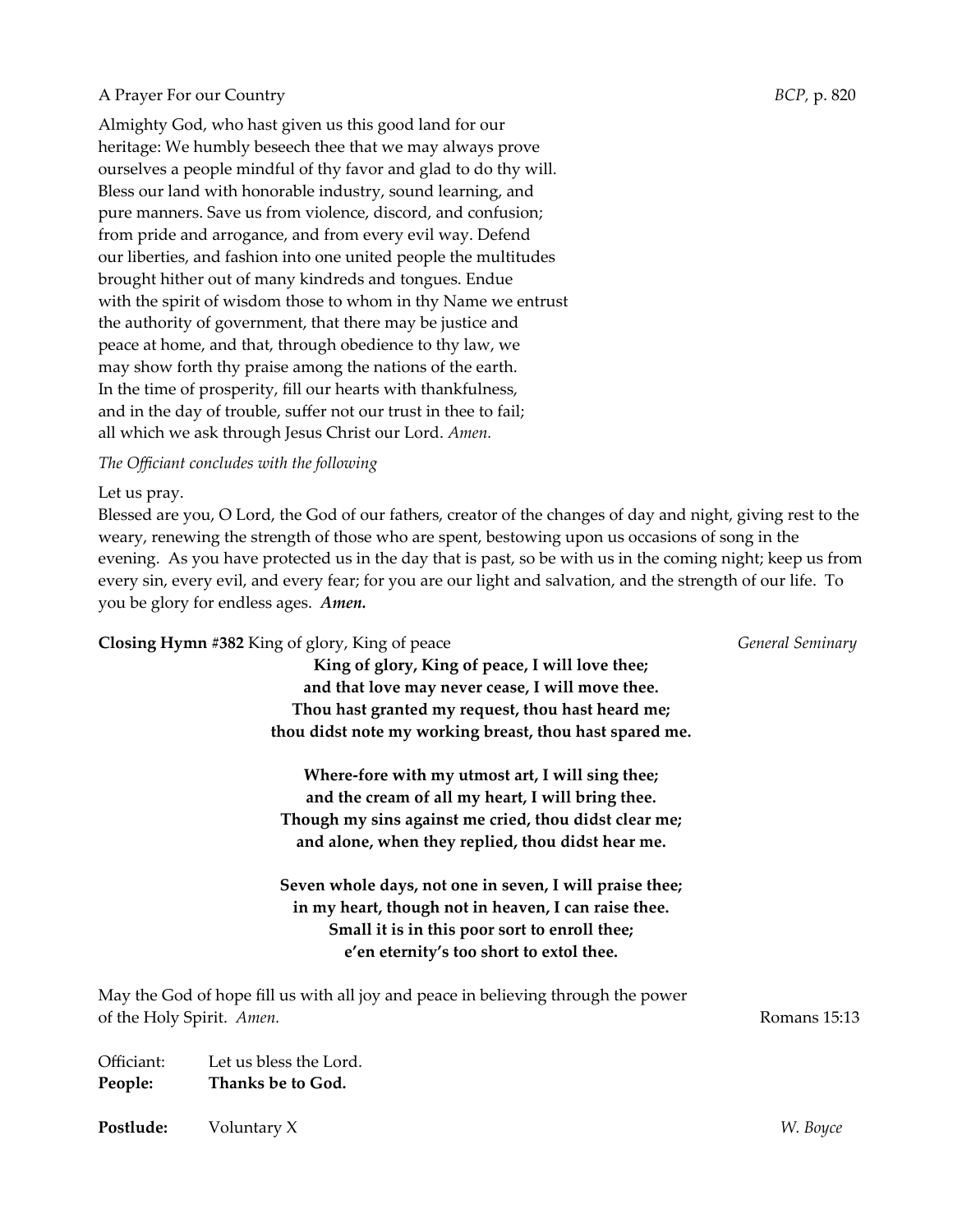\* \* from Book Of Common Worship (1993), as quoted in The Wideness of God's Mercy, Revised and Updated Edition. Collected and edited by Jeffrey Rowthorn and Alfred Tisdale, Church Publishing Inc.. Kindle Edition. 2007.

## St. Alban – First Christian Martyr in Britain, c304

Alban is the earliest Christian in Britain who is known by name and, according to tradition, the first British martyr. He was a soldier in the Roman army, stationed at Verulamium, a city about twenty miles northeast of London, which is now called St. Alban's.

Alban gave shelter to a Christian priest who was fleeing from persecution and was converted by him. When officers came to Alban's house, he dressed himself in the garments of the priest and gave himself up. Alban was tortured and martyred in place of the priest, on the hilltop where the Cathedral of St. Alban's now stands. The traditional date of his martyrdom is 303 or 304, although the dates 209 and 251 have also been suggested by some scholars.

The site of Alban's martyrdom soon became a shrine. King Offa of Mercia established a monastery there about the year 793, and, in the high Middle Ages, St. Alban's ranked as the premier abbey in England.

Bede gives this account of Alban's trial: "When Alban was brought in, the judge happened to be standing before an altar, offering sacrifice to demons … 'What is your family and race?' demanded the judge. 'How does my family concern you?' replied Alban; 'If you wish to know the truth about my religion, know that I am a Christian and am ready to do a Christian's duty.' 'I demand to know your name,' insisted the judge. 'Tell me at once.' 'My parents named me Alban,' he answered, 'and I worship and adore the living and true God, who created all things.'" *Lesser Feasts and Fasts 2018:* New York: Church Publishing, 2018, p. 94





## **Sunday, June 26 – 3rd Sunday after Pentecost**

#### **Morning Prayer –** 9:00AM in the Garden weather Permitting

 Holy Eucharist – 10AM (streamed and in-person) with organ and hymns. Bishop Jim Curry, Celebrant and Preacher followed by demonstration and hands-on participation at forge and anvil. This will take place in the Parish House driveway courtesy of Swords-2-Plowshares Ministry Network.

## **Sunday, July 3, 2022 – 4th Sunday after Pentecost**

 **Morning Prayer –** 9:00AM in the Garden weather permitting

 **Holy Eucharist –** 10AM (streamed and in-person) with organ and hymns. The Rev. Mary Anne Osborn officiating.